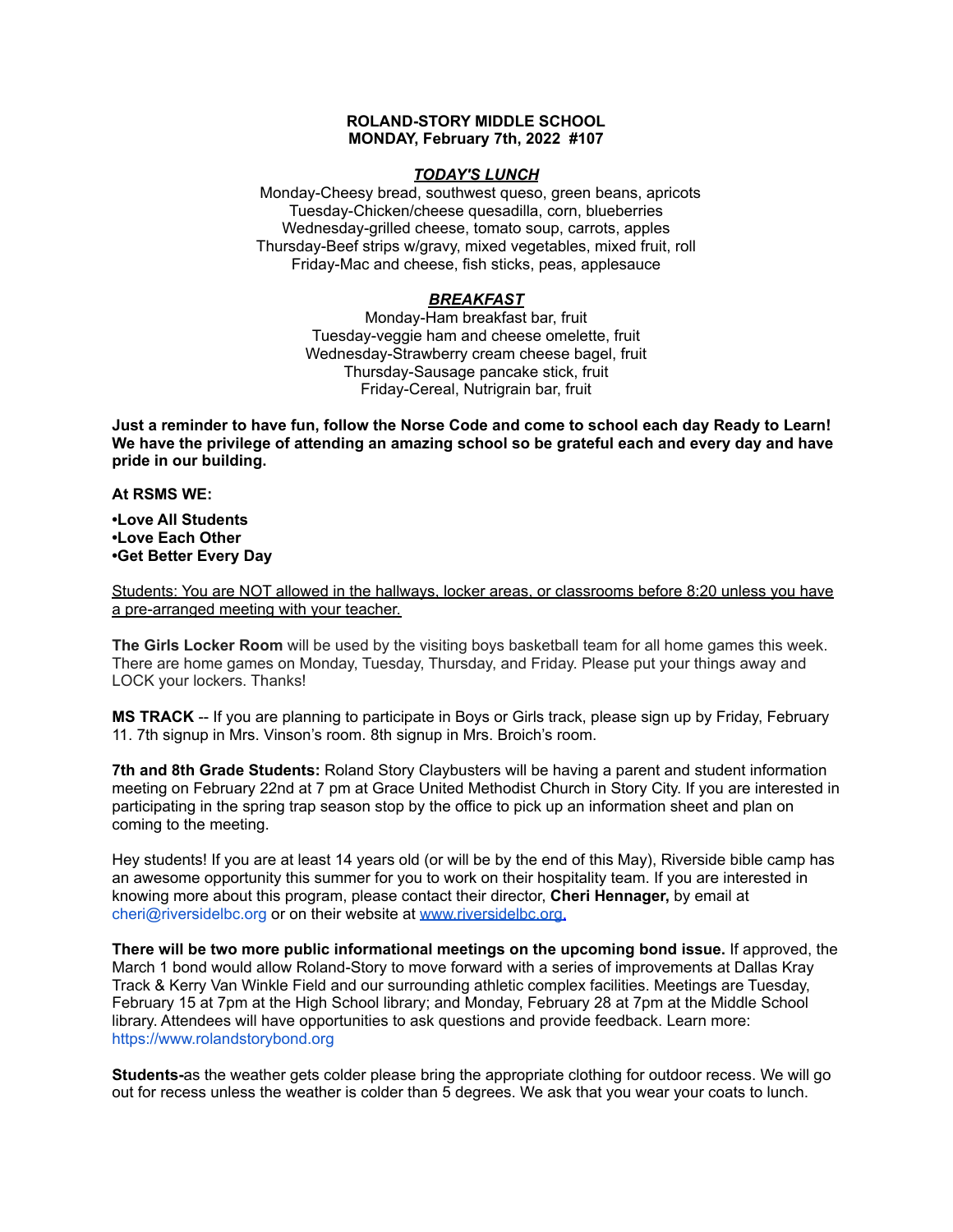**7 th and 8 th Grade Roland Rural Bus Room** please report to Mrs. Wilkinson's room at 3:30.

**Summer 2022 Girls Softball Registration:** Registration dates for 1st-6th grade are January 9-February 11. 3rd-6th grade will start practice after spring break. 5th/6th grades will play Tuesday/Thursday, games April 18-June 10. Please plan to be available the week of June 13-17 for tournament week; all-star week is June 20-June 26. Fees for 3rd-6th grade are \$105. Skills night is early March, date TBD. Ames pre-season spring ball TBD. Coaches are needed! All teams will require 3 per team. If interested please add information to the registration form. Link to Register: Please make sure to read all information in th[e](https://rolandyouthsports.com/summer-2022-softball-registration-form/) [registration](https://rolandyouthsports.com/summer-2022-softball-registration-form/) form. You can also find the link at [rolandyouthsports.com](http://rolandyouthsports.com/).

**Reminder to all students attending middle school and high school events:** Please come to watch the event and NOT be running around. Remember to demonstrate the Norse Code positively cheering for both teams.

### **RSMS to offer "Skip the Trip" Iowa DOT instruction permit knowledge tests**

Do you have a student who is ready to take the operator knowledge test to get an Iowa instruction permit to drive? RSMS is now offering the test right here at school as part of the Iowa Department of Transportation's "Skip the Trip" program. In partnering with the Iowa DOT, RSMS can save families time, cost, and the hassle of making a trip to a driver's license service center for testing. Students will be able to take the web-based test in a more familiar environment that works to reduce test anxiety and increase success rates. Tests are overseen by trained school staff to assure the integrity of test results. To be eligible to take the remote knowledge test, your student must be age 14 or older and not currently hold an Iowa instruction permit. Students that have turned 14 prior to the testing date must sign up in the office and have permission given from their parent by either email or phone. Students will have the opportunity to test on the second Tuesday of each month. "Skip the Trip" allows students to take their initial test at school as the first step in getting your student to be a confident driver. Once a student has successfully passed the test, the student will receive an email verifying a successful test. The student brings a copy of the email to the driver's license service center along with the other required documentation that will prove their identity to be issued their instruction permit. Service center staff will verify passing test result emails with Iowa DOT records. Visit [www.iowadot.gov/mvd/realid/success.asp](http://www.iowadot.gov/mvd/realid/success.asp) to determine what documentation to bring with you to receive your student's permit. To prepare for a successful knowledge test, students should study the Iowa Driver's Manual and online practice test, both available at: <https://iowadot.gov/mvd/driverslicense/manuals-and-practice-tests>.

### **Quote of the Week:**

**"Life's most persistent and urgent question is: What are you doing for others?" Dr. Martin Luther King Jr.**

# **R-S MS PRACTICE / SHUTTLE SCHEDULE BOYS BASKETBALL February 7 - 11**

# **SHUTTLE @ 5:45 P.M. / 1:15 Early Dismissal @ 3:30**

# **MONDAY, FEBRUARY 7 – Shuttle @ 5:30**

Boys Basketball – 7th B Team @ S. Hamilton / 8th South Hamilton (H) 4:30 7th Dismiss @ 3:25 / Bus @ 3:35 7th A & C Teams Practice – 3:30 - 5:30

# **TUESDAY, FEBRUARY 8 – 2:30 Early Dismissal – No Shuttle Boys Basketball**

8th @ Gilbert 4:15 / 7th Gilbert (H) 4:30 8th Bus @ 3:20

### **WEDNESDAY, FEBRUARY 9 – 1:15 Dismissal – Shuttle @ 3:30**